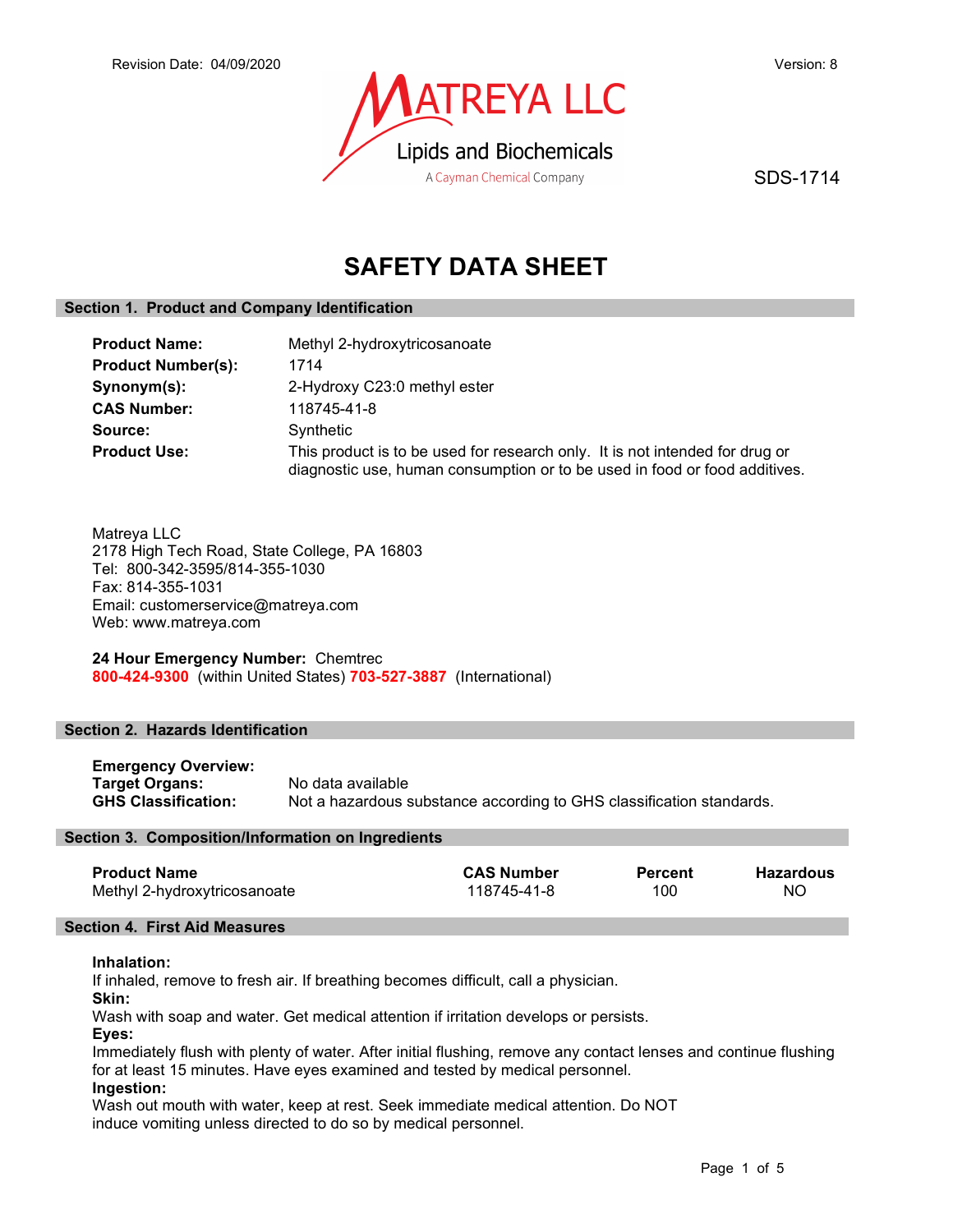## Section 5. Fire Fighting Measures

## Suitable extinguishing media:

Use dry chemical, alcohol-resistant appropriate foam, carbon dioxide, or water spray. Specific hazards arising from the chemical: No data available Special protective actions for fire fighters: No data available Special protective equipment for fire fighters: Wear breathing apparatus and use water spray to keep fire-exposed containers cool.

## Section 6. Accidental Release Measures

#### Personal precautions:

Wear appropriate personal protective equipment. After contact with skin, wash immediately with plenty of water.

#### Environmental precautions:

Do not let product enter drains.

## Methods and Materials for containment and cleaning up:

Sweep up and keep in suitable, closed container for disposal.

## Section 7. Handling and Storage

## Precautions for safe handling:

Avoid contact with eyes, skin or clothing. Do not ingest. Use only with adequate ventilation. Keep sealed when not in use. Wear appropriate personal protective equipment.

## Conditions for safe storage, including incompatibilities:

Recommended storage temperature: -20°C. Keep container tightly closed in a dry and well-ventilated place.

## Section 8. Exposure Controls/Personal Protection

This product contains no substances with occupational exposure limit values.

#### Engineering Controls:

No specific ventilation required.

## Personal Protective Equipment:

#### Respiratory protection:

Respiratory protection is not required. Where protection from nuisance levels of dusts are desired, use type N95 (US) or type P1 (EN 143) dust masks. Use respirators and components tested and approved under appropriate government standards such as NIOSH (US) or CEN (EU).

## Hand protection:

For prolonged or repeated contact use protective gloves. Recommended: Nitrile rubber Eye protection:

Safety eyewear should be worn at all times to avoid exposure to liquid splashes, mists, or dusts. Recommended: Safety glasses with side shields or goggles.

#### Skin protection:

Protective clothing should be selected specifically for the working place, depending on concentration and quantity of the hazardous substances handled. Recommended: Lab coat

#### Section 9. Physical and Chemical Properties

Appearance: Solid

**Odor:** No data available **Odor threshold:** No data available in the state of the state of the state of the state and the state of the state of the state of the state and the state of the state of the state of the state of the state of the state of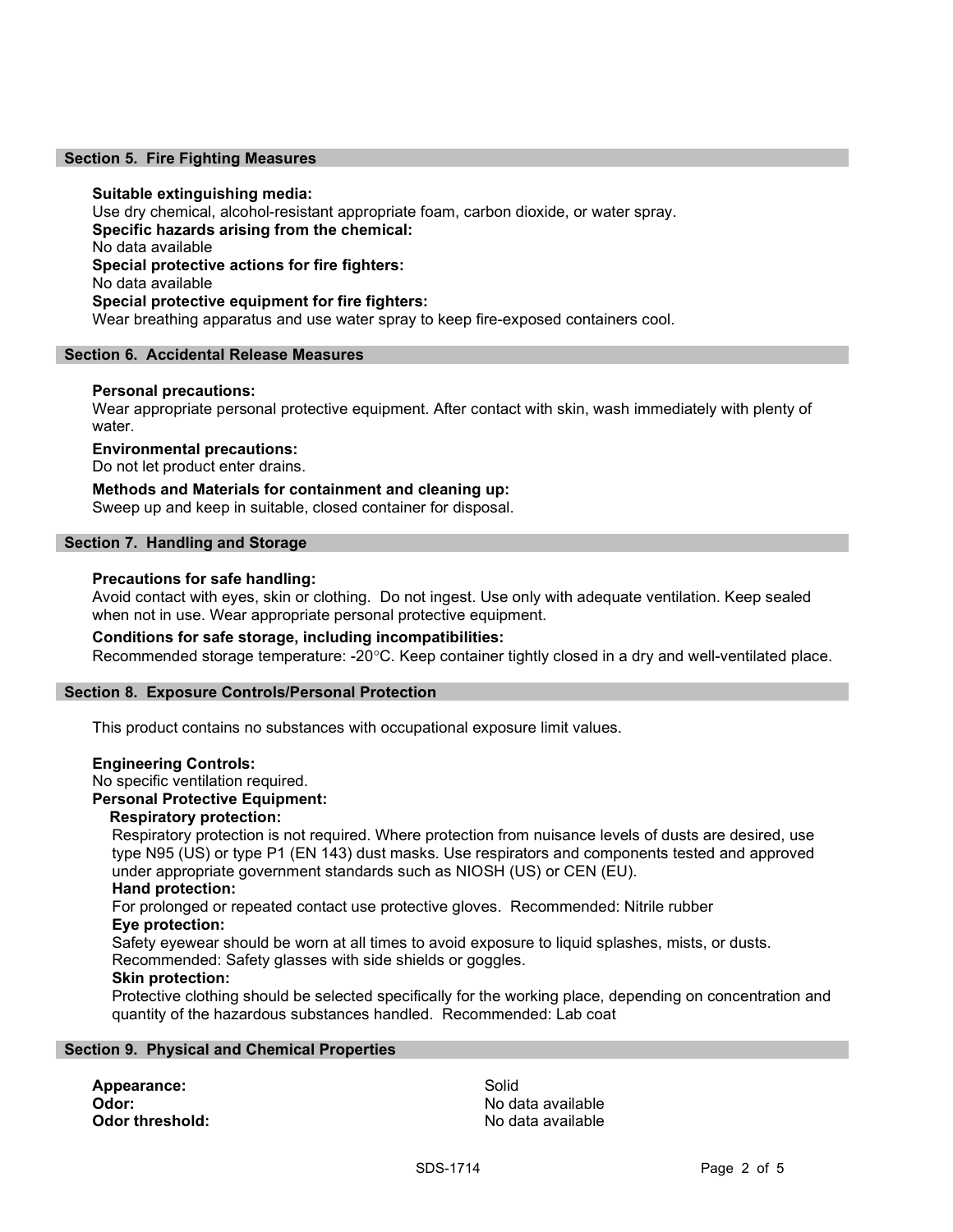**pH:**  $\blacksquare$ Melting/Freezing point: 68-70°C Initial boiling point and boiling range: No data available Flash point: No data available Evaporation rate: No data available **Flammability (solid, gas):** No data available is not all the set of the set of the set of the set of the set of the set of the set of the set of the set of the set of the set of the set of the set of the set of the set of Upper/Lower flammability or explosive limit: No data available Vapor pressure: No data available Vapor density: No data available Relative density: No data available Solubility (ies): Chloroform, ethyl ether Partition coefficient (n-octanol/water): No data available Auto-ignition temperature: No data available Decomposition temperature: No data available Viscosity: No data available Molecular formula: C<sub>24</sub>H<sub>48</sub>O<sub>3</sub> Molecular weight: 385

### Section 10. Stability and Reactivity

#### Reactivity:

Stable under recommended storage conditions.

## Chemical stability:

Stable under recommended storage conditions.

Possibility of hazardous reaction: No data available

#### Conditions to avoid: No data available

Incompatible materials: No data available

Hazardous decomposition products: No data available

### Section 11. Toxicological Information

## Acute toxicity:

No data available

#### Skin corrosion / irritation: No data available

Serious eye damage / irritation: No data available Respiratory or skin sensitization: No data available

## Germ cell mutagenicity: No data available

## Carcinogenicity:

No component of this product present at levels greater than or equal to 0.1% is identified as a carcinogen or potential carcinogen by IARC, ACGIH, NTP or OSHA.

#### Reproductive toxicity: No data available

Specific target organ toxicity - single exposure: No data available

### Specific target organ toxicity - repeated exposure: No data available

Aspiration hazard: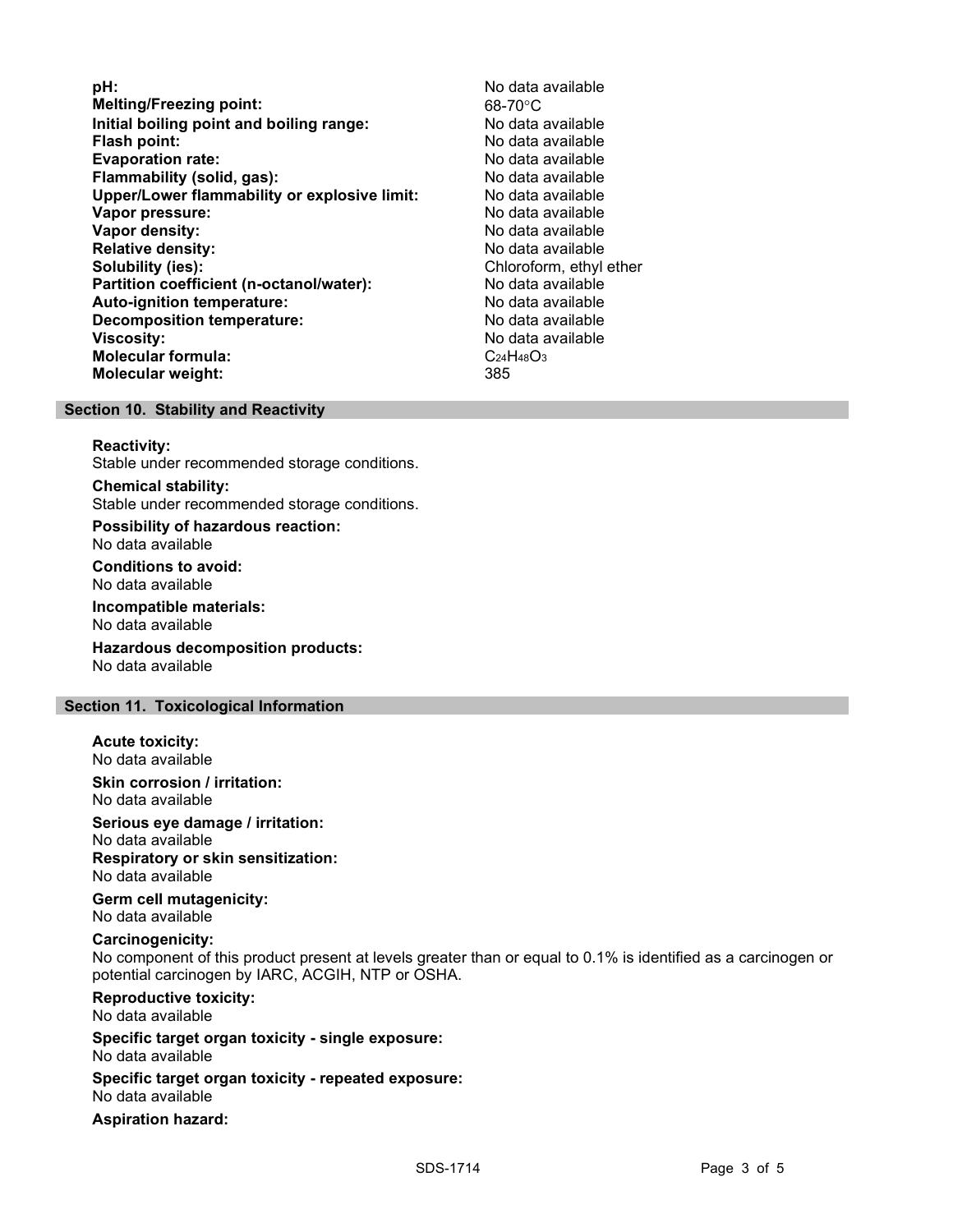## Section 12. Ecological Information

Toxicity: No ecological data available for this product. Persistence and degradability: No data available Bioaccumulative potential: No data available Bioaccumulation: No data available Mobility in soil: No data available Other adverse effects:

No data available

## Section 13. Disposal Consideration

#### Disposal methods:

Observe all federal, state and local environmental regulations.

#### Section 14. Transportation Information

| DOT (US)<br><b>UN Number:</b>                       | Not dangerous goods |
|-----------------------------------------------------|---------------------|
| <b>Land Transport ADR/RID</b><br><b>UN Number:</b>  | Not dangerous goods |
| <b>Maritime Transport IMDG</b><br><b>UN Number:</b> | Not dangerous goods |
| <b>Air Transport ICAO/IATA</b><br><b>UN Number:</b> | Not dangerous goods |

## Section 15. Regulatory Information

 Product Name CAS Number Methyl 2-hydroxytricosanoate 118745-41-8

# SARA 302 Components:

No chemicals in this material are subject to the reporting requirements of SARA Title III, Section 302.

#### SARA 313 Components:

This material does not contain any chemical components with known CAS numbers that exceed the threshold (De Minimis) reporting levels established by SARA Title III, Section 313.

# SARA 311/312 Hazards:

No 311/312 SARA Hazards

## California Prop. 65 Components:

This product does not contain any chemicals known to State of California to cause cancer, birth, or any other reproductive defects.

# DSL/NDSL status: